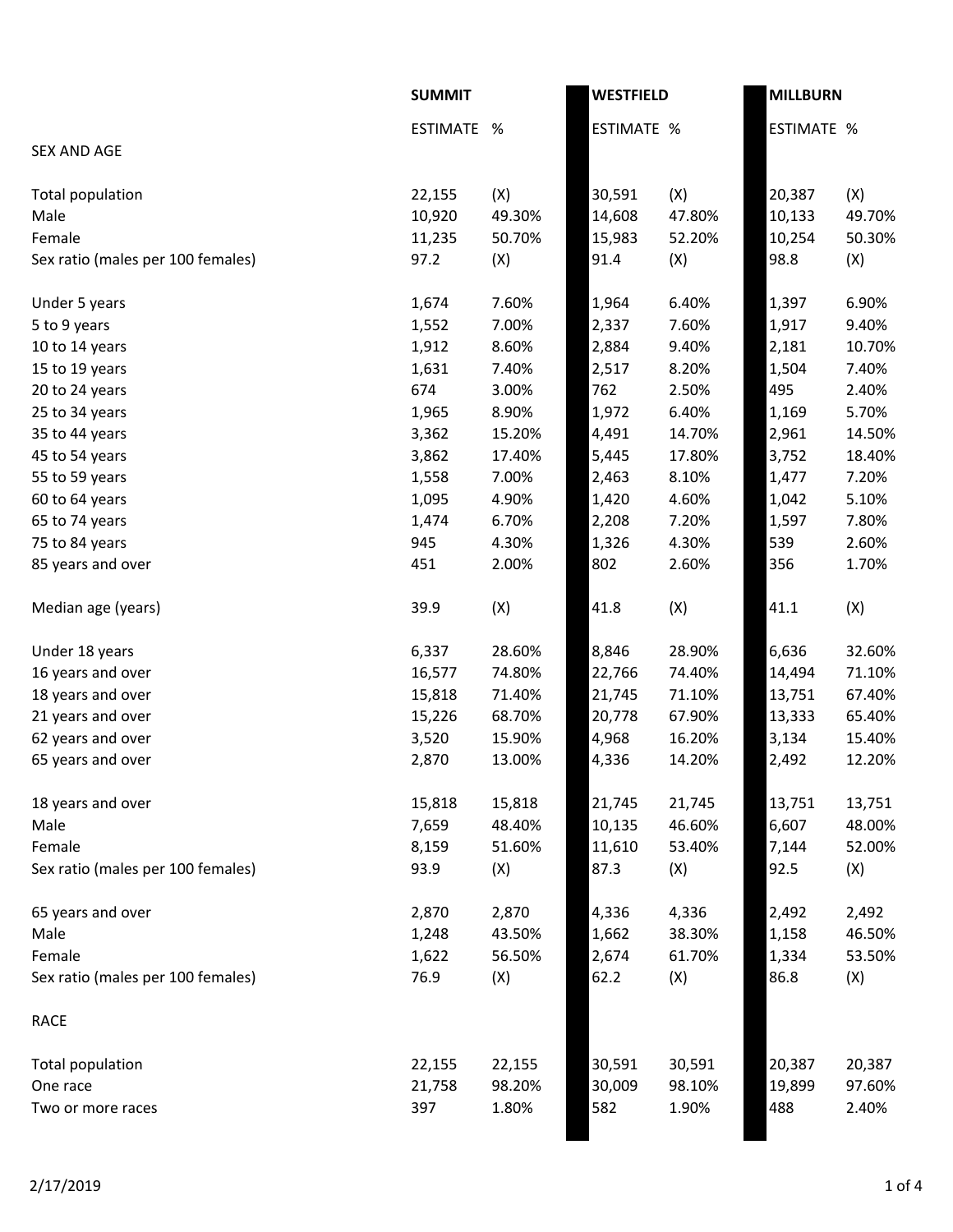| One race                                    | 21,758 | 98.20% | 30,009 | 98.10% | 19,899 | 97.60% |
|---------------------------------------------|--------|--------|--------|--------|--------|--------|
| White                                       | 17,990 | 81.20% | 26,086 | 85.30% | 14,595 | 71.60% |
| <b>Black or African American</b>            | 781    | 3.50%  | 1,064  | 3.50%  | 633    | 3.10%  |
| American Indian and Alaska Native           | 0      | 0.00%  | 12     | 0.00%  | 0      | 0.00%  |
| Cherokee tribal grouping                    | 0      | 0.00%  | 0      | 0.00%  | 0      | 0.00%  |
| Chippewa tribal grouping                    | 0      | 0.00%  | 0      | 0.00%  | 0      | 0.00%  |
| Navajo tribal grouping                      | 0      | 0.00%  | 0      | 0.00%  | 0      | 0.00%  |
| Sioux tribal grouping                       | 0      | 0.00%  | 0      | 0.00%  | 0      | 0.00%  |
| Asian                                       | 1,710  | 7.70%  | 1,922  | 6.30%  | 4,267  | 20.90% |
| Asian Indian                                | 343    | 1.50%  | 562    | 1.80%  | 1,323  | 6.50%  |
| Chinese                                     | 728    | 3.30%  | 893    | 2.90%  | 2,200  | 10.80% |
| Filipino                                    | 397    | 1.80%  | 136    | 0.40%  | 106    | 0.50%  |
| Japanese                                    | 38     | 0.20%  | 82     | 0.30%  | 40     | 0.20%  |
| Korean                                      | 56     | 0.30%  | 163    | 0.50%  | 387    | 1.90%  |
| Vietnamese                                  | 31     | 0.10%  | 9      | 0.00%  | 12     | 0.10%  |
| Other Asian                                 | 117    | 0.50%  | 77     | 0.30%  | 199    | 1.00%  |
| Native Hawaiian and Other Pacific Islander  | 0      | 0.00%  | 0      | 0.00%  | 0      | 0.00%  |
| Native Hawaiian                             | 0      | 0.00%  | 0      | 0.00%  | 0      | 0.00%  |
| Guamanian or Chamorro                       | 0      | 0.00%  | 0      | 0.00%  | 0      | 0.00%  |
| Samoan                                      | 0      | 0.00%  | 0      | 0.00%  | 0      | 0.00%  |
| <b>Other Pacific Islander</b>               | 0      | 0.00%  | 0      | 0.00%  | 0      | 0.00%  |
| Some other race                             | 1,277  | 5.80%  | 925    | 3.00%  | 404    | 2.00%  |
| Two or more races                           | 397    | 1.80%  | 582    | 1.90%  | 488    | 2.40%  |
| White and Black or African American         | 0      | 0.00%  | 54     | 0.20%  | 63     | 0.30%  |
| White and American Indian and Alaska Native | 0      | 0.00%  | 223    | 0.70%  | 113    | 0.60%  |
| White and Asian                             | 306    | 1.40%  | 278    | 0.90%  | 254    | 1.20%  |
| <b>Black or African American</b>            |        |        |        |        |        |        |
| and American Indian and Alaska Native       | 17     | 0.10%  | 0      | 0.00%  | 0      | 0.00%  |
| Race alone or in combination                |        |        |        |        |        |        |
| with one or more other races                |        |        |        |        |        |        |
| Total population                            | 22,155 | 22,155 | 30,591 | 30,591 | 20,387 | 20,387 |
| White                                       | 18,334 | 82.80% | 26,659 | 87.10% | 15,083 | 74.00% |
| <b>Black or African American</b>            | 847    | 3.80%  | 1,118  | 3.70%  | 744    | 3.60%  |
| American Indian and Alaska Native           | 36     | 0.20%  | 244    | 0.80%  | 161    | 0.80%  |
| Asian                                       | 2,074  | 9.40%  | 2,200  | 7.20%  | 4,521  | 22.20% |
| Native Hawaiian and Other Pacific Islander  | 16     | 0.10%  | 0      | 0.00%  | 0      | 0.00%  |
| Some other race                             | 1,286  | 5.80%  | 952    | 3.10%  | 423    | 2.10%  |
| HISPANIC OR LATINO AND RACE                 |        |        |        |        |        |        |
| Total population                            | 22,155 | 22,155 | 30,591 | 30,591 | 20,387 | 20,387 |
| Hispanic or Latino (of any race)            | 3,456  | 15.60% | 2,324  | 7.60%  | 904    | 4.40%  |
| Mexican                                     | 500    | 2.30%  | 63     | 0.20%  | 29     | 0.10%  |
| Puerto Rican                                | 290    | 1.30%  | 499    | 1.60%  | 71     | 0.30%  |
| Cuban                                       | 104    | 0.50%  | 336    | 1.10%  | 112    | 0.50%  |
| Other Hispanic or Latino                    | 2,562  | 11.60% | 1,426  | 4.70%  | 692    | 3.40%  |
| Not Hispanic or Latino                      | 18,699 | 84.40% | 28,267 | 92.40% | 19,483 | 95.60% |
| White alone                                 | 15,730 | 71.00% | 24,550 | 80.30% | 13,998 | 68.70% |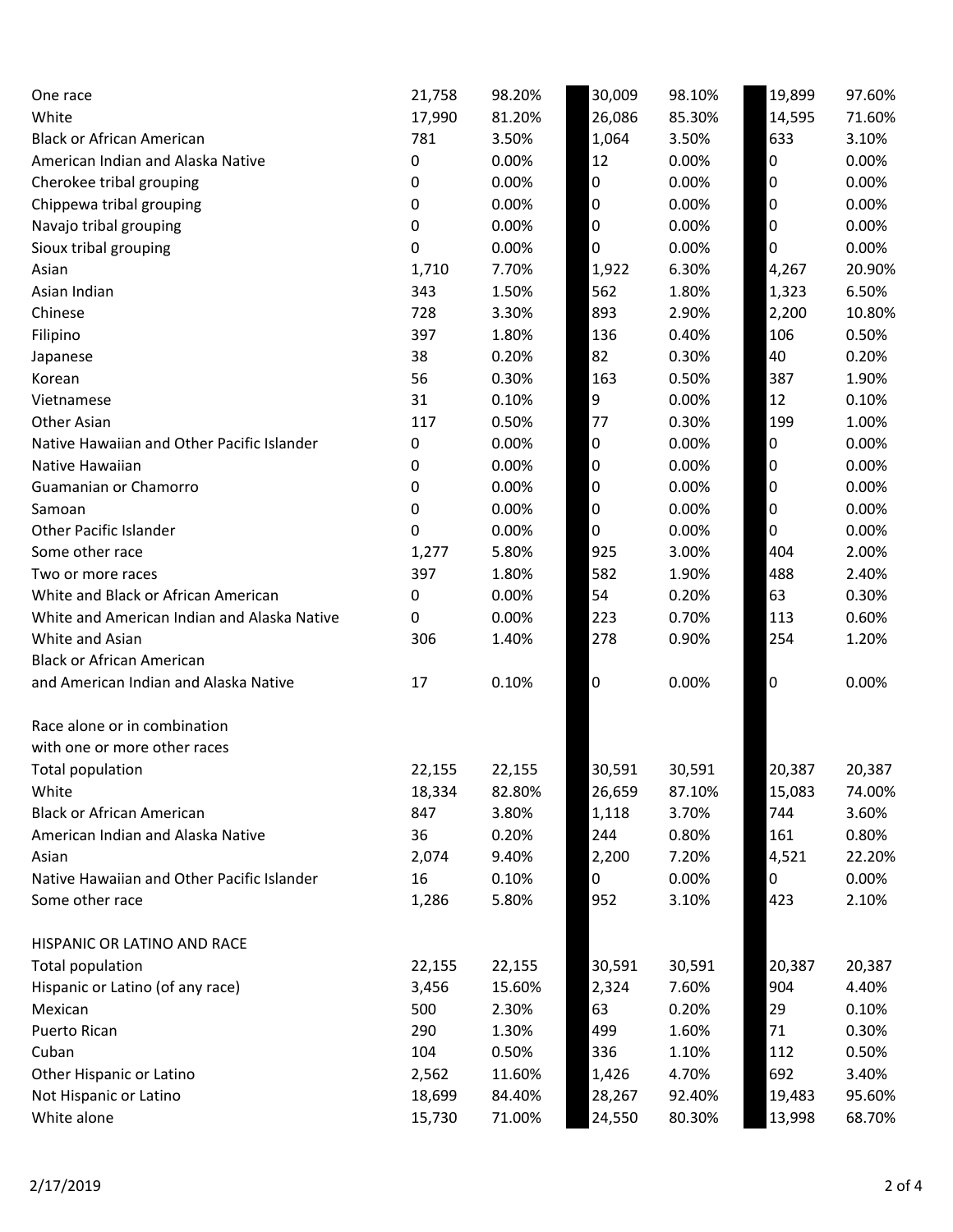| Black or African American alone                  | 772      | 3.50%  | 987    | 3.20%    | 633    | 3.10%  |
|--------------------------------------------------|----------|--------|--------|----------|--------|--------|
| American Indian and Alaska Native alone          | 0        | 0.00%  | 0      | $0.00\%$ | 0      | 0.00%  |
| Asian alone                                      | 1,698    | 7.70%  | 1,922  | 6.30%    | 4,267  | 20.90% |
| Native Hawaiian and Other Pacific Islander alone | $\Omega$ | 0.00%  | 0      | $0.00\%$ | 0      | 0.00%  |
| Some other race alone                            | 130      | 0.60%  | 263    | 0.90%    | 125    | 0.60%  |
| Two or more races                                | 369      | 1.70%  | 545    | 1.80%    | 460    | 2.30%  |
| Two races including Some other race              | 0        | 0.00%  | 0      | $0.00\%$ | 0      | 0.00%  |
| Two races excluding Some other race,             |          |        |        |          |        |        |
| and Three or more races                          | 369      | 1.70%  | 545    | 1.80%    | 460    | 2.30%  |
| Total housing units                              | 8,070    | (X)    | 11,182 | (X)      | 7,005  | (X)    |
| CITIZEN, VOTING AGE POPULATION                   |          |        |        |          |        |        |
| Citizen, 18 and over population                  | 13,320   | 13,320 | 20,744 | 20,744   | 12,286 | 12,286 |
| Male                                             | 6,469    | 48.60% | 9,681  | 46.70%   | 5,944  | 48.40% |
| Female                                           | 6,851    | 51.40% | 11,063 | 53.30%   | 6,342  | 51.60% |

**Above data from US Census Bureau's 2017 American Community Survey**

|                            | <b>SUMMIT</b> |      | <b>WESTFIELD</b> |      | <b>MILLBURN</b> |      |  |
|----------------------------|---------------|------|------------------|------|-----------------|------|--|
|                            | #             | $\%$ | $\#$             | %    | $\#$            | $\%$ |  |
| <b>HOUSEHOLD TYPE</b>      |               |      |                  |      |                 |      |  |
| <b>Total households</b>    | 7,708         | 100  | 10,566           | 100  | 6,813           | 100  |  |
| Family households [1]      | 5,517         | 71.6 | 8,200            | 77.6 | 5,551           | 81.5 |  |
| Male householder           | 3,974         | 51.6 | 6,091            | 57.6 | 4,197           | 61.6 |  |
| Female householder         | 1,543         | 20   | 2,109            | 20   | 1,354           | 19.9 |  |
| Nonfamily households [2]   | 2,191         | 28.4 | 2,366            | 22.4 | 1,262           | 18.5 |  |
| Male householder           | 858           | 11.1 | 803              | 7.6  | 521             | 7.6  |  |
| Living alone               | 668           | 8.7  | 648              | 6.1  | 429             | 6.3  |  |
| Female householder         | 1,333         | 17.3 | 1,563            | 14.8 | 741             | 10.9 |  |
| Living alone               | 1,133         | 14.7 | 1,385            | 13.1 | 654             | 9.6  |  |
| <b>HOUSEHOLD SIZE</b>      |               |      |                  |      |                 |      |  |
| <b>Total households</b>    | 7,708         | 100  | 10,566           | 100  | 6,813           | 100  |  |
| 1-person household         | 1,801         | 23.4 | 2,033            | 19.2 | 1,083           | 15.9 |  |
| 2-person household         | 2,230         | 28.9 | 2,960            | 28   | 1,911           | 28   |  |
| 3-person household         | 1,230         | 16   | 1,892            | 17.9 | 1,231           | 18.1 |  |
| 4-person household         | 1,408         | 18.3 | 2,349            | 22.2 | 1,673           | 24.6 |  |
| 5-person household         | 682           | 8.8  | 1,011            | 9.6  | 708             | 10.4 |  |
| 6-person household         | 254           | 3.3  | 257              | 2.4  | 155             | 2.3  |  |
| 7-or-more-person household | 103           | 1.3  | 64               | 0.6  | 52              | 0.8  |  |
| Average household size     | 2.77          | (X)  | 2.85(X)          |      | 2.96(X)         |      |  |
| Average family size        | 3.29          | (X)  | 3.31(X)          |      | 3.32(X)         |      |  |

FAMILY TYPE AND PRESENCE OF RELATED AND OWN CHILDREN